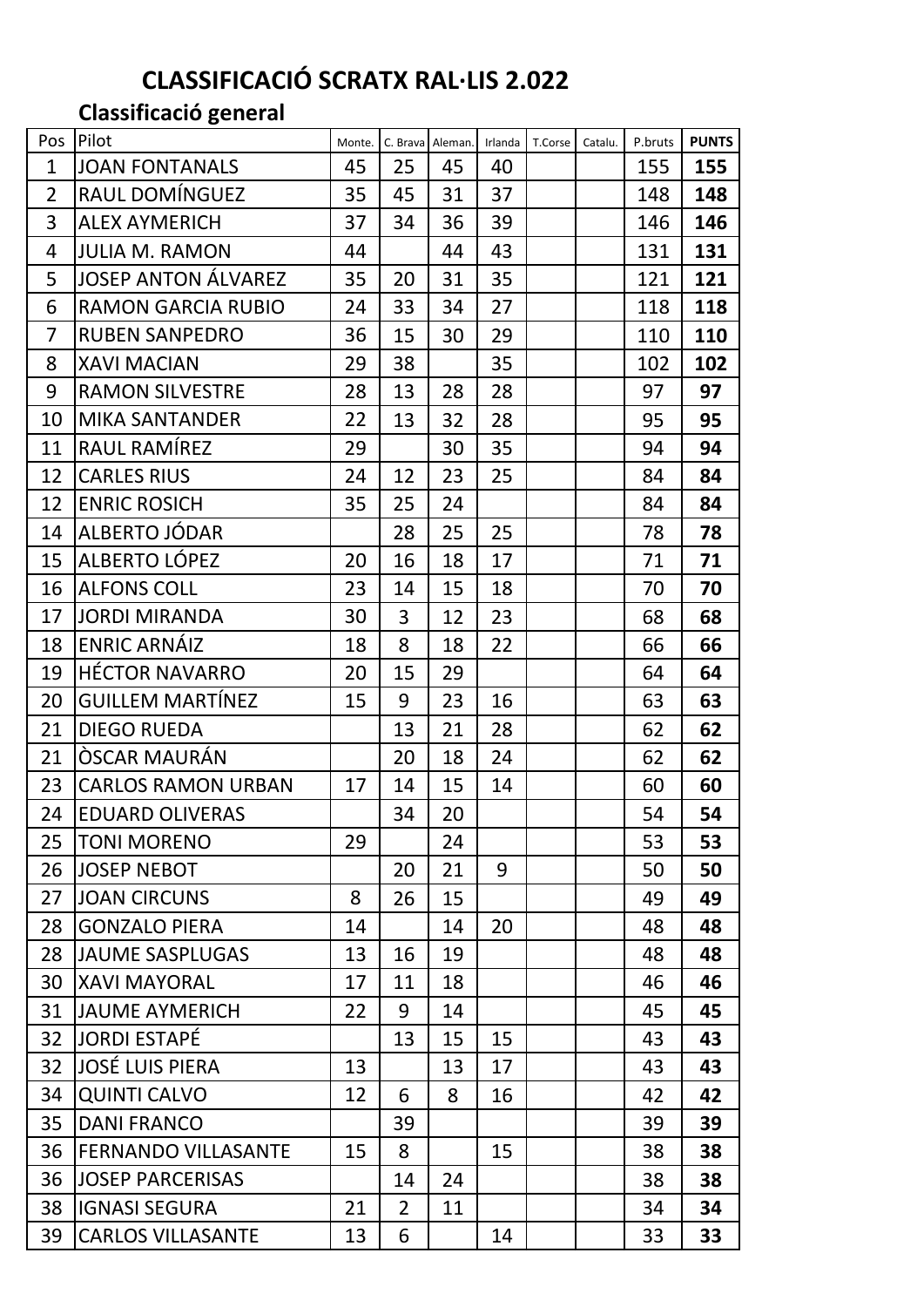| 40 | <b>SERGI GARCIA RUBIO</b>    | 11             |                | 10             | 11             |  | 32             | 32                      |
|----|------------------------------|----------------|----------------|----------------|----------------|--|----------------|-------------------------|
| 41 | <b>JOAN RAMON MARTÍNEZ</b>   |                | 30             |                |                |  | 30             | 30                      |
| 41 | <b>JORDI BLANCO</b>          | 17             |                | 13             |                |  | 30             | 30                      |
| 41 | XAVI DÍAZ                    |                | 30             |                |                |  | 30             | 30                      |
| 44 | <b>ORIOL CAPDEVILA</b>       |                | 29             |                |                |  | 29             | 29                      |
| 45 | RÒMUL PUIG                   |                | 28             |                |                |  | 28             | 28                      |
| 46 | RAFA RAMÍREZ                 |                | 16             | 11             |                |  | 27             | 27                      |
| 47 | <b>MANEL ARROYO</b>          |                | 26             |                |                |  | 26             | 26                      |
| 47 | <b>RAMON BOQUÉ</b>           | 10             |                | 6              | 10             |  | 26             | 26                      |
| 47 | <b>SERGI DE JUAN</b>         |                | 10             |                | 16             |  | 26             | 26                      |
| 50 | <b>JOSEP MARIA CARBONELL</b> | 9              |                | 3              | 13             |  | 25             | 25                      |
| 51 | <b>CARLES GIL</b>            |                | 24             |                |                |  | 24             | 24                      |
| 52 | <b>ALEX PORQUERAS</b>        |                | 22             |                |                |  | 22             | 22                      |
| 53 | <b>GERARD LLORENS</b>        | 14             | $\overline{7}$ |                |                |  | 21             | 21                      |
| 54 | <b>CARLOS MESTRE</b>         | $\overline{7}$ |                | 5              | 8              |  | 20             | 20                      |
| 54 | <b>MANUEL VILLAMAYOR</b>     |                |                |                | 20             |  | 20             | 20                      |
| 56 | <b>JOSE ANTONIO MONTERO</b>  |                |                | 18             |                |  | 18             | 18                      |
| 57 | PERE CAO                     |                | 17             |                |                |  | 17             | 17                      |
| 58 | <b>JOAN CLARET</b>           |                | 16             |                |                |  | 16             | 16                      |
| 58 | <b>MARC CLARET</b>           |                | 16             |                |                |  | 16             | 16                      |
| 58 | <b>TONI VIDAL</b>            |                | 16             |                |                |  | 16             | 16                      |
| 61 | <b>DOMENEC QUINTANA</b>      |                | 15             |                |                |  | 15             | 15                      |
| 61 | <b>JOSEP MARTÍNEZ</b>        | 15             |                |                |                |  | 15             | 15                      |
| 63 | LUCAS LEÓN                   |                | 14             |                |                |  | 14             | 14                      |
| 64 | <b>CARLES MARTÍNEZ</b>       |                |                |                | 13             |  | 13             | 13                      |
| 64 | <b>MARC LANSAC</b>           |                | 4              | 9              |                |  | 13             | 13                      |
| 64 | <b>XAVI GIRALT</b>           |                |                | 13             |                |  | 13             | 13                      |
| 67 | <b>CARLES TORRENT</b>        |                | 12             |                |                |  | 12             | 12                      |
| 67 | <b>MARC ROQUÉ</b>            |                |                | 12             |                |  | 12             | 12                      |
| 67 | <b>POL GARCIA</b>            |                | 12             |                |                |  | 12             | 12                      |
| 70 | ALBERT VIÑAS                 |                | 11             |                |                |  | 11             | 11                      |
| 70 | PEP PÉREZ                    |                | 11             |                |                |  | 11             | 11                      |
| 72 | <b>JAVIER MARRERO</b>        |                | 10             |                |                |  | 10             | 10                      |
| 72 | <b>JOSEP CANET</b>           |                | 10             |                |                |  | 10             | 10                      |
| 74 | <b>JORDI PUCHOL</b>          |                |                |                | 9              |  | 9              | 9                       |
| 74 | <b>OSCAR VILA</b>            |                | 9              |                |                |  | 9              | 9                       |
| 76 | LUIS MARTÍNEZ                |                |                | $\mathbf{1}$   | $\overline{7}$ |  | 8              | 8                       |
| 77 | <b>ALBERT MONTERRUBIO</b>    |                | $\overline{7}$ |                |                |  | $\overline{7}$ | $\overline{7}$          |
| 77 | <b>JULEN VABUENA</b>         |                |                | $\overline{7}$ |                |  | $\overline{7}$ | $\overline{\mathbf{z}}$ |
| 77 | <b>LUIS MORENO</b>           | 5              |                | $\overline{2}$ |                |  | $\overline{7}$ | $\overline{7}$          |
| 80 | <b>EDU SOTO</b>              | 6              |                |                |                |  | 6              | 6                       |
| 80 | <b>JOAN CARLES LLORENS</b>   |                |                |                | 6              |  | 6              | 6                       |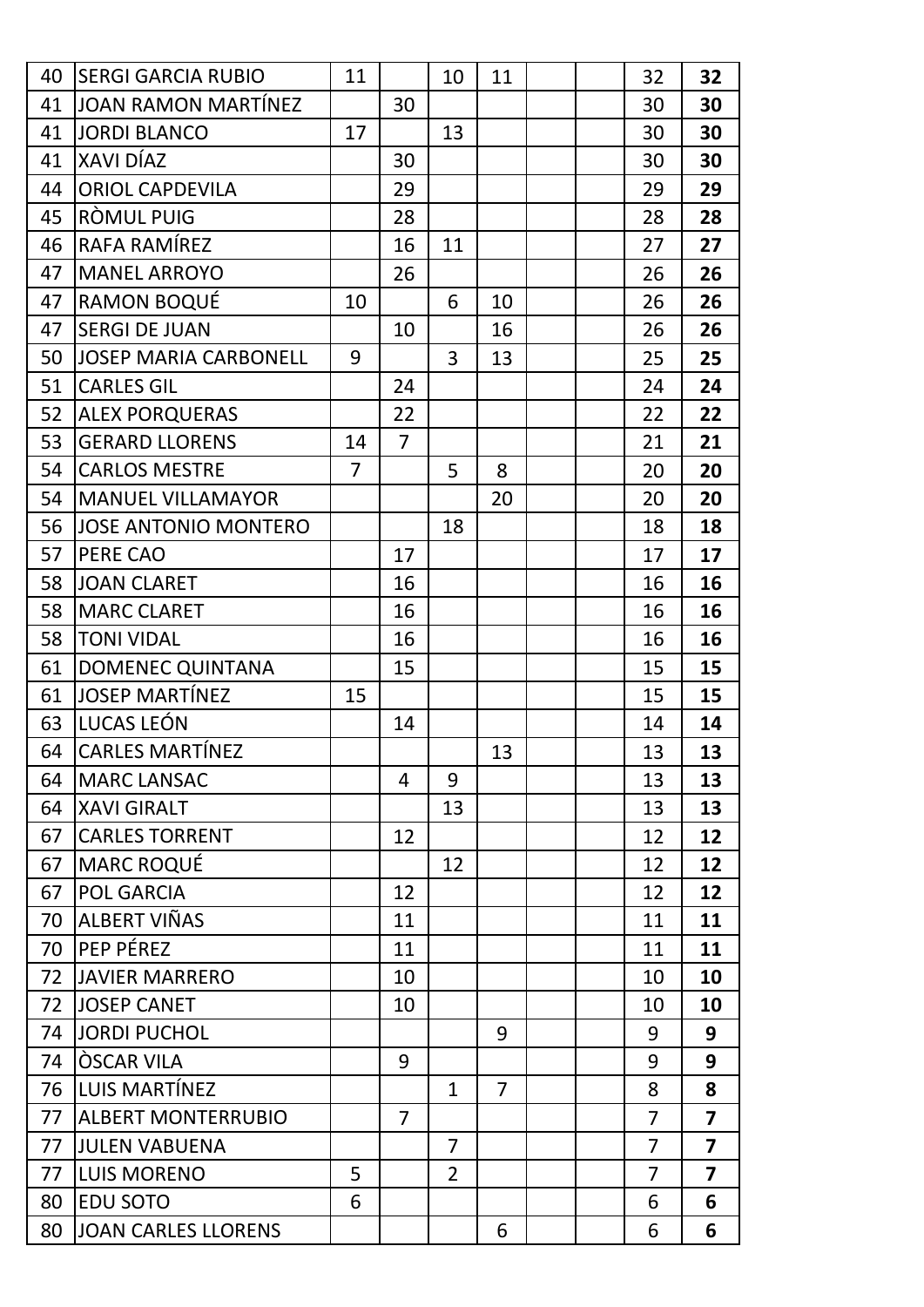| 80 | <b>JOEL RUIZ</b>       | 3              |   |   | 3 |  | 6 | 6 |
|----|------------------------|----------------|---|---|---|--|---|---|
| 83 | <b>DAVID MOYA</b>      |                | 5 |   |   |  | 5 | 5 |
| 83 | JOAN FERNÁNDEZ         |                |   |   | 5 |  | 5 | 5 |
| 83 | JOAQUIM ÁLVAREZ        | 4              |   |   | 1 |  | 5 | 5 |
| 86 | <b>ALEIX SIMON</b>     | $\overline{2}$ |   |   | 2 |  | 4 |   |
| 86 | <b>JORDI FIGUERAS</b>  |                |   | 4 |   |  | 4 |   |
| 86 | <b>RICARD VÁZQUEZ</b>  |                |   |   | 4 |  | 4 |   |
| 89 | <b>EMILIO JIMÉNEZ</b>  |                |   |   |   |  |   |   |
| 89 | <b>RAIMON ROVELLAT</b> | 1              |   |   |   |  | 1 |   |

# **Grup WRC / WRS**

| Pos | Pilot                    | Monte. |    | C. Brava Aleman. | Irlanda | T.Corse | Catalu. | P.bruts | <b>PUNTS</b> |
|-----|--------------------------|--------|----|------------------|---------|---------|---------|---------|--------------|
| 1   | JULIA M. RAMON           | 35     |    | 35               | 35      |         |         | 105     | 105          |
| 2   | <b>RUBEN SANPEDRO</b>    | 29     | 15 | 29               | 24      |         |         | 97      | 97           |
| 3   | <b>XAVI MACIÁN</b>       |        | 29 |                  | 29      |         |         | 58      | 58           |
| 4   | <b>TONI MORENO</b>       | 24     |    | 24               |         |         |         | 48      | 48           |
| 5   | RAUL DOMÍNGUEZ           |        | 35 |                  |         |         |         | 35      | 35           |
| 6   | XAVI DÍAZ                |        | 22 |                  |         |         |         | 22      | 22           |
| 7   | RÒMUL PUIG               |        | 21 |                  |         |         |         | 21      | 21           |
| 8   | <b>MANUEL VILLAMAYOR</b> |        |    |                  | 20      |         |         | 20      | 20           |
| 9   | <b>ALEX PORQUERAS</b>    |        | 18 |                  |         |         |         | 18      | 18           |
| 10  | LUCAS LEÓN               |        | 14 |                  |         |         |         | 14      | 14           |

# **Grup SN**

| Pos            | Pilot                        | Monte. | C. Brava       | Aleman. | Irlanda | T.Corse | Catalu. | P.bruts | <b>PUNTS</b> |
|----------------|------------------------------|--------|----------------|---------|---------|---------|---------|---------|--------------|
| $\mathbf{1}$   | <b>JOAN FONTANALS</b>        | 35     | 23             | 35      | 30      |         |         | 123     | 123          |
| $\overline{2}$ | <b>ALEX AYMERICH</b>         | 29     | 29             | 28      | 30      |         |         | 116     | 116          |
| 3              | <b>MIKA SANTANDER</b>        | 18     | 13             | 25      | 21      |         |         | 77      | 77           |
| $\overline{4}$ | <b>JORDI MIRANDA</b>         | 24     | 3              | 12      | 20      |         |         | 59      | 59           |
| 5              | <b>ENRIC ARNÁIZ</b>          | 16     | 8              | 15      | 18      |         |         | 57      | 57           |
| 5              | <b>GUILLEM MARTÍNEZ</b>      | 14     | 9              | 18      | 16      |         |         | 57      | 57           |
| 7              | <b>JAUME SASPLUGAS</b>       | 13     | 16             | 15      |         |         |         | 44      | 44           |
| 7              | <b>JOAN CIRCUNS</b>          | 8      | 23             | 13      |         |         |         | 44      | 44           |
| 9              | <b>QUINTI CALVO</b>          | 12     | 6              | 8       | 15      |         |         | 41      | 41           |
| 10             | <b>DANI FRANCO</b>           |        | 33             |         |         |         |         | 33      | 33           |
| 11             | <b>JOSEP PARCERISAS</b>      |        | 14             | 18      |         |         |         | 32      | 32           |
| 11             | <b>SERGI GARCIA RUBIO</b>    | 11     |                | 10      | 11      |         |         | 32      | 32           |
| 13             | <b>IGNASI SEGURA</b>         | 18     | $\overline{2}$ | 11      |         |         |         | 31      | 31           |
| 14             | <b>RAMON BOQUÉ</b>           | 10     |                | 6       | 10      |         |         | 26      | 26           |
| 14             | <b>SERGI DE JUAN</b>         |        | 10             |         | 16      |         |         | 26      | 26           |
| 16             | <b>JOSEP MARIA CARBONELL</b> | 9      |                | 3       | 13      |         |         | 25      | 25           |
| 17             | <b>CARLOS MESTRE</b>         | 7      |                | 5       | 8       |         |         | 20      | 20           |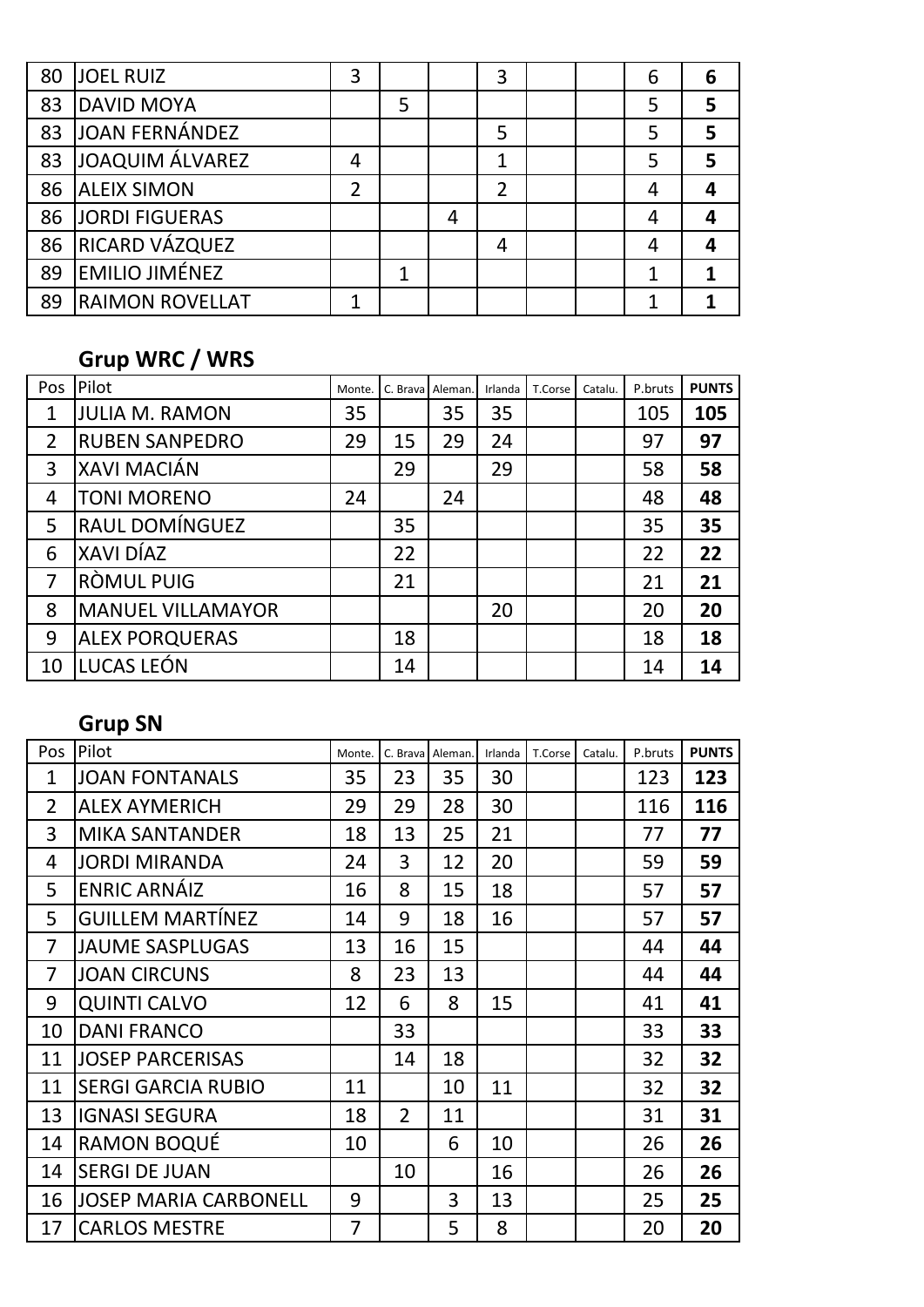| 18 | PERE CAO                   |                | 16             |                |                |  | 16             | 16                      |
|----|----------------------------|----------------|----------------|----------------|----------------|--|----------------|-------------------------|
| 19 | <b>MARC LANSAC</b>         |                | $\overline{4}$ | 9              |                |  | 13             | 13                      |
| 20 | <b>POL GARCIA</b>          |                | 12             |                |                |  | 12             | 12                      |
| 21 | ALBERT VIÑAS               |                | 11             |                |                |  | 11             | 11                      |
| 22 | <b>JORDI PUCHOL</b>        |                |                |                | 9              |  | 9              | 9                       |
| 23 | LUIS MARTÍNEZ              |                |                | $\mathbf{1}$   | $\overline{7}$ |  | 8              | 8                       |
| 24 | <b>ALBERT MONTERRUBIO</b>  |                | $\overline{7}$ |                |                |  | $\overline{7}$ | $\overline{7}$          |
| 24 | <b>JULEN VALBUENA</b>      |                |                | $\overline{7}$ |                |  | $\overline{7}$ | $\overline{7}$          |
| 24 | <b>LUIS MORENO</b>         | 5              |                | $\overline{2}$ |                |  | $\overline{7}$ | $\overline{\mathbf{z}}$ |
| 27 | <b>EDU SOTO</b>            | 6              |                |                |                |  | 6              | 6                       |
| 27 | <b>JOAN CARLES LLORENS</b> |                |                |                | 6              |  | 6              | 6                       |
| 27 | <b>JOEL RUIZ</b>           | 3              |                |                | 3              |  | 6              | 6                       |
| 30 | <b>DAVID MOYA</b>          |                | 5              |                |                |  | 5              | 5                       |
| 30 | <b>JOAN FERNÁNDEZ</b>      |                |                |                | 5              |  | 5              | 5                       |
| 30 | <b>JOAQUIM ÁLVAREZ</b>     | 4              |                |                | $\mathbf{1}$   |  | 5              | 5                       |
| 33 | <b>ALEIX SIMON</b>         | $\overline{2}$ |                |                | $\overline{2}$ |  | $\overline{4}$ | 4                       |
| 33 | <b>JORDI FIGUERAS</b>      |                |                | 4              |                |  | $\overline{4}$ | 4                       |
| 33 | RICARD VÁZQUEZ             |                |                |                | 4              |  | 4              | 4                       |
| 36 | <b>EMILIO JIMÉNEZ</b>      |                | $\mathbf{1}$   |                |                |  | $\mathbf{1}$   | $\mathbf{1}$            |
| 36 | <b>RAIMON ROVELLAT</b>     | $\mathbf{1}$   |                |                |                |  | $\overline{1}$ | $\overline{\mathbf{1}}$ |

### **Grup WR 3D**

| Pos            | Pilot                      | Monte. |    | C. Brava Aleman. | Irlanda | T.Corse | Catalu. | P.bruts | <b>PUNTS</b> |
|----------------|----------------------------|--------|----|------------------|---------|---------|---------|---------|--------------|
| $\mathbf{1}$   | RAUL DOMÍNGUEZ             | 35     |    | 31               | 35      |         |         | 101     | 101          |
| $\overline{2}$ | <b>RAMON SILVESTRE</b>     | 28     | 13 | 28               | 28      |         |         | 97      | 97           |
| 3              | ALBERTO JÓDAR              |        | 28 | 25               | 25      |         |         | 78      | 78           |
| 4              | <b>ALFONS COLL</b>         | 23     | 14 | 15               | 18      |         |         | 70      | 70           |
| 5              | <b>JOSEP NEBOT</b>         |        | 20 | 21               | 19      |         |         | 60      | 60           |
| 6              | <b>JAUME AYMERICH</b>      | 22     | 9  | 14               |         |         |         | 45      | 45           |
| 7              | <b>FERNANDO VILLASANTE</b> | 15     | 8  |                  | 15      |         |         | 38      | 38           |
| 8              | <b>CARLOS VILLASANTE</b>   | 13     | 6  |                  | 14      |         |         | 33      | 33           |
| 9              | <b>JORDI BLANCO</b>        | 17     |    | 13               |         |         |         | 30      | 30           |
| 10             | <b>MANEL ARROYO</b>        |        | 26 |                  |         |         |         | 26      | 26           |
| 11             | <b>GERARD LLORENS</b>      | 14     | 7  |                  |         |         |         | 21      | 21           |
| 12             | <b>EDUARD OLIVERAS</b>     |        |    | 20               |         |         |         | 20      | 20           |
| 13             | <b>JOAN CLARET</b>         |        | 16 |                  |         |         |         | 16      | 16           |
| 13             | <b>MARC CLARET</b>         |        | 16 |                  |         |         |         | 16      | 16           |
| 15             | <b>CARLES TORRENT</b>      |        | 12 |                  |         |         |         | 12      | 12           |
| 16             | PEP PÉREZ                  |        | 11 |                  |         |         |         | 11      | 11           |
| 17             | <b>JAVIER MARRERO</b>      |        | 10 |                  |         |         |         | 10      | 10           |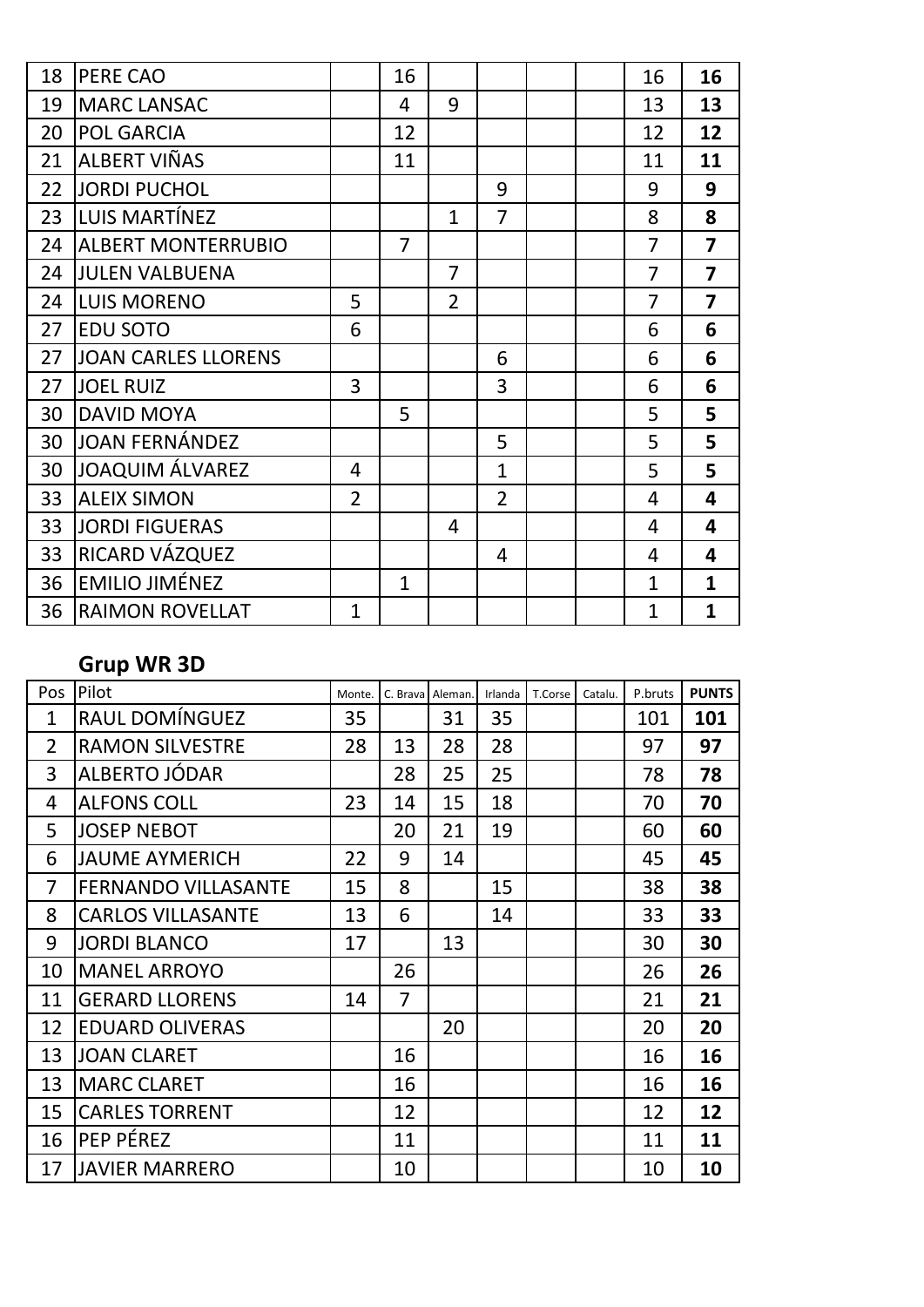# **Grup N**

| Pos | Pilot                      | Monte. | C. Braval | Aleman. | Irlanda | T.Corse | Catalu. | P.bruts | <b>PUNTS</b> |
|-----|----------------------------|--------|-----------|---------|---------|---------|---------|---------|--------------|
| 1   | <b>RAMON GARCIA RUBIO</b>  | 24     | 33        | 34      | 27      |         |         | 118     | 118          |
| 2   | <b>ENRIC ROSICH</b>        | 35     | 25        | 24      | 22      |         |         | 106     | 106          |
| 3   | RAUL RAMÍREZ               | 29     |           | 30      | 35      |         |         | 94      | 94           |
| 4   | ALBERTO LÓPEZ              | 20     | 16        | 18      | 17      |         |         | 71      | 71           |
| 5   | <b>ÒSCAR MAURÁN</b>        |        | 20        | 18      | 24      |         |         | 62      | 62           |
| 6   | <b>CARLOS RAMON URBAN</b>  | 17     | 14        | 15      | 14      |         |         | 60      | 60           |
| 7   | <b>JORDI ESTAPÉ</b>        |        | 13        | 15      | 15      |         |         | 43      | 43           |
| 8   | <b>JOAN RAMON MARTÍNEZ</b> |        | 30        |         |         |         |         | 30      | 30           |
| 9   | RAFA RAMÍREZ               |        | 16        | 11      |         |         |         | 27      | 27           |
| 10  | <b>CARLES MARTÍNEZ</b>     |        |           |         | 13      |         |         | 13      | 13           |
| 10  | <b>XAI GIRALT</b>          |        |           | 13      |         |         |         | 13      | 13           |
| 12  | <b>MARC ROQUÉ</b>          |        |           | 12      |         |         |         | 12      | 12           |

### **Grup N Clas.**

| Pos            | Pilot                       | Monte. | C. Brava | Aleman. | Irlanda | T.Corse | Catalu. | P.bruts | <b>PUNTS</b> |
|----------------|-----------------------------|--------|----------|---------|---------|---------|---------|---------|--------------|
| $\mathbf{1}$   | <b>JOSEP ANTON ÁLVAREZ</b>  | 35     | 20       | 31      | 35      |         |         | 121     | 121          |
| $\overline{2}$ | <b>CARLES RIUS</b>          | 24     | 12       | 23      | 25      |         |         | 84      | 84           |
| 3              | <b>HÉCTOR NAVARRO</b>       | 20     | 15       | 29      |         |         |         | 64      | 64           |
| 4              | <b>GONZALO PIERA</b>        | 14     |          | 14      | 20      |         |         | 48      | 48           |
| 5              | <b>XAVI MAYORAL</b>         | 17     | 11       | 18      |         |         |         | 46      | 46           |
| 6              | <b>JOSÉ LUIS PIERA</b>      | 13     |          | 13      | 17      |         |         | 43      | 43           |
| 7              | <b>DIEGO RUEDA</b>          |        | 13       | 21      | 8       |         |         | 42      | 42           |
| 8              | <b>GUILLEM ROMERO</b>       |        | 35       |         |         |         |         | 35      | 35           |
| 9              | <b>ORIOL CAPDEVILA</b>      |        | 29       |         |         |         |         | 29      | 29           |
| 9              | <b>XAVI MACIAN</b>          | 29     |          |         |         |         |         | 29      | 29           |
| 11             | <b>CARLES GIL</b>           |        | 24       |         |         |         |         | 24      | 24           |
| 12             | <b>JOSE ANTONIO MONTERO</b> |        |          | 18      |         |         |         | 18      | 18           |
| 13             | <b>TONI VIDAL</b>           |        | 16       |         |         |         |         | 16      | 16           |
| 14             | <b>DOMENEC QUINTANA</b>     |        | 15       |         |         |         |         | 15      | 15           |
| 14             | <b>JOSEP MARTÍNEZ</b>       | 15     |          |         |         |         |         | 15      | 15           |
| 16             | <b>JOSEP CANET</b>          |        | 10       |         |         |         |         | 10      | 10           |
| 17             | <b>OSCAR VILA</b>           |        | 9        |         |         |         |         | 9       | 9            |

# **Copa GT's**

| Pos | <b>Pilot</b>              | Monte. | C. Brava Aleman. |    | Irlanda | T.Corse | Catalu. | P.bruts | <b>PUNTS</b> |
|-----|---------------------------|--------|------------------|----|---------|---------|---------|---------|--------------|
|     | <b>ALEX AYMERICH</b>      | 29     | 35               | 35 |         |         |         | 99      | 99           |
|     | <b>JORDI MIRANDA</b>      | 24     | 11               | 16 | 35      |         |         | 86      | 86           |
|     | <b>l</b> GUILLEM MARTÍNEZ | 15     | 15               | 29 | 24      |         |         | 83      | 83           |
| 4   | <b>QUINTI CALVO</b>       | 14     | 13               | 13 | 29      |         |         | 69      | 69           |
|     | <b>JOAN CIRCUNS</b>       | 12     | 29               | 19 |         |         |         | 60      | 60           |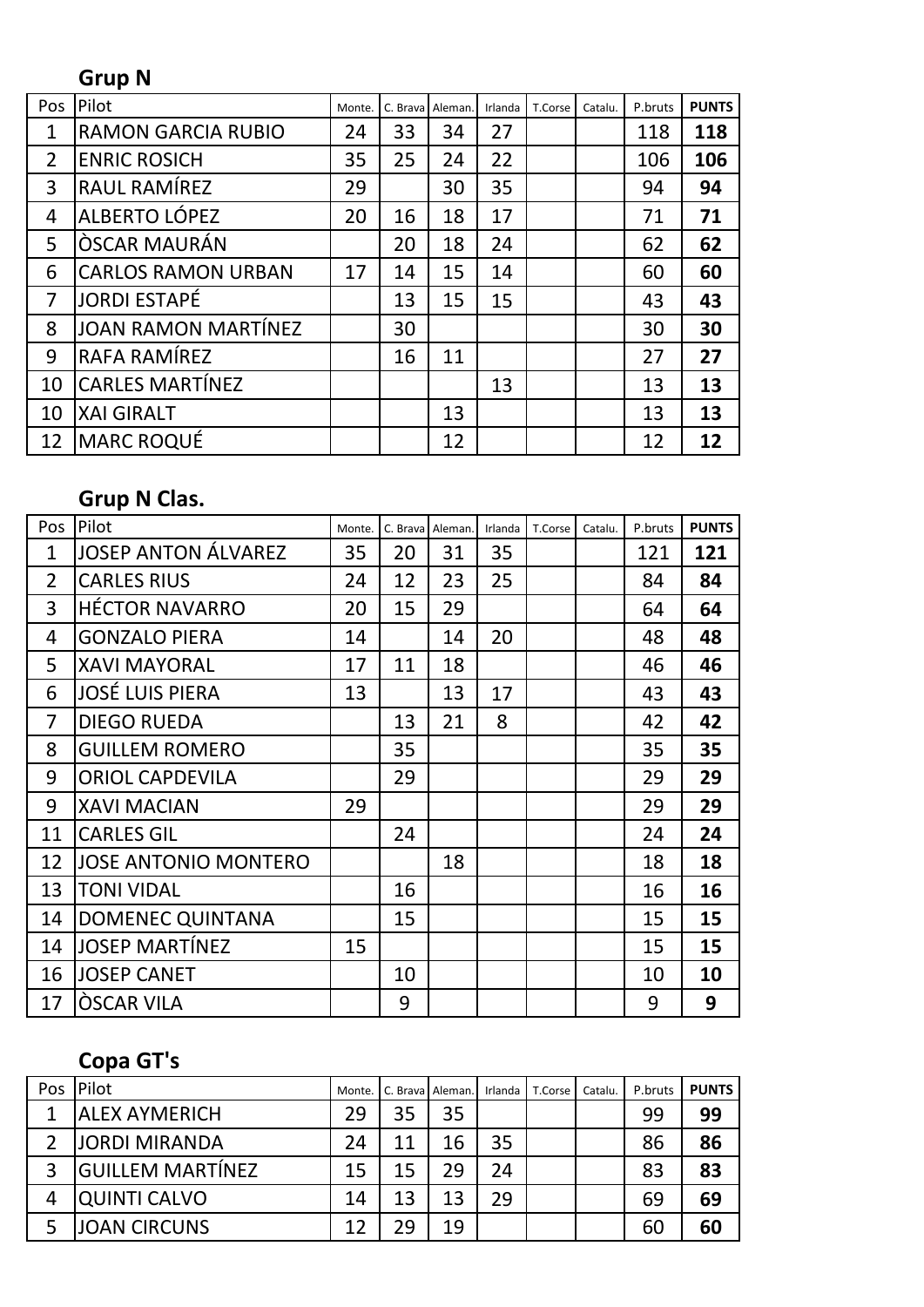| 6  | <b>JOSEP MARIA CARBONELL</b> | 13             | 9              | 9              | 20 |  | 51 | 51 |
|----|------------------------------|----------------|----------------|----------------|----|--|----|----|
| 7  | <b>JAUME SASPLUGAS</b>       |                | 24             | 24             |    |  | 48 | 48 |
| 8  | <b>CARLOS MESTRE</b>         | 11             | 8              | 11             | 15 |  | 45 | 45 |
| 8  | <b>IGNASI SEGURA</b>         | 20             | 10             | 15             |    |  | 45 | 45 |
| 10 | <b>JOAN FONTANALS</b>        | 35             |                |                |    |  | 35 | 35 |
| 11 | <b>ENRIC ARNÁIZ</b>          | 17             | 14             |                |    |  | 31 | 31 |
| 12 | <b>JOAQUIM ÁLVAREZ</b>       | 9              |                | 8              | 13 |  | 30 | 30 |
| 13 | <b>MARC LANSAC</b>           |                | 12             | 14             |    |  | 26 | 26 |
| 14 | <b>JOSEP PARCERISAS</b>      |                | 19             |                |    |  | 19 | 19 |
| 15 | <b>GERARD LLORENS</b>        |                |                | 6              | 12 |  | 18 | 18 |
| 15 | <b>POL GARCIA</b>            |                | 18             |                |    |  | 18 | 18 |
| 17 | <b>JORDI PUCHOL</b>          |                |                |                | 17 |  | 17 | 17 |
| 18 | <b>JOAN CARLES LLORENS</b>   |                |                |                | 14 |  | 14 | 14 |
| 18 | <b>JULEN VALBUENA</b>        |                |                | 14             |    |  | 14 | 14 |
| 18 | <b>OSCAR RODRIGUEZ</b>       | $\overline{7}$ |                | $\overline{7}$ |    |  | 14 | 14 |
| 21 | <b>JOSEP MARIA SEGURA</b>    | 5              | $\overline{7}$ |                |    |  | 12 | 12 |
| 22 | <b>EDU SOTO</b>              | 10             |                |                |    |  | 10 | 10 |
| 22 | <b>JORDI FIGUERAS</b>        |                |                | 10             |    |  | 10 | 10 |
| 24 | <b>RAIMON ROVELLAT</b>       | 8              |                |                |    |  | 8  | 8  |
| 25 | <b>JORDI GONZÁLEZ</b>        | 6              |                |                |    |  | 6  | 6  |
| 26 | <b>FELIP SALINAS</b>         | 4              |                |                |    |  | 4  | 4  |

#### **Copa SN Ral·li**

| Pos            | Pilot                      | Monte. | C. Brava Aleman. |    | Irlanda | T.Corse | Catalu. | P.bruts | <b>PUNTS</b> |
|----------------|----------------------------|--------|------------------|----|---------|---------|---------|---------|--------------|
| $\mathbf{1}$   | <b>SERGI GARCIA RUBIO</b>  | 29     | 20               | 34 | 34      |         |         | 117     | 117          |
| $\overline{2}$ | <b>RAMON BOQUÉ</b>         | 24     | 16               | 30 | 30      |         |         | 100     | 100          |
| $\overline{3}$ | LUIS MARTÍNEZ              |        | 13               | 20 | 24      |         |         | 57      | 57           |
| 4              | <b>JOAN FERNÁNDEZ</b>      | 13     |                  | 13 | 20      |         |         | 46      | 46           |
| 5              | <b>LUIS MORENO</b>         | 20     |                  | 24 |         |         |         | 44      | 44           |
| 6              | <b>RICARD VAZQUEZ</b>      | 11     |                  | 14 | 16      |         |         | 41      | 41           |
| $\overline{7}$ | <b>JOAN CARLES LLORENS</b> | 14     | 11               | 15 |         |         |         | 40      | 40           |
| 8              | <b>ALBERT MONTERRUBIO</b>  |        | 35               |    |         |         |         | 35      | 35           |
| 8              | <b>JAUME SASPLUGAS</b>     | 35     |                  |    |         |         |         | 35      | 35           |
| 10             | <b>JOEL RUIZ</b>           | 17     |                  |    | 16      |         |         | 33      | 33           |
| 11             | <b>ALEIX SIMON</b>         | 15     |                  |    | 14      |         |         | 29      | 29           |
| 11             | ALLEX RAMÍREZ              | 12     |                  | 17 |         |         |         | 29      | 29           |
| 11             | <b>DAVID MOYA</b>          |        | 29               |    |         |         |         | 29      | 29           |
| 14             | <b>EMILIO JIMÉNEZ</b>      |        | 24               |    |         |         |         | 24      | 24           |
| 15             | <b>JORDI PERAFERRER</b>    |        | 16               |    |         |         |         | 16      | 16           |
| 16             | <b>JOSEP CAMPILLO</b>      |        | 14               |    |         |         |         | 14      | 14           |
| 17             | <b>ORIOL VALLS</b>         |        | 12               |    |         |         |         | 12      | 12           |
| 18             | <b>ALBA MONTERRUBIO</b>    |        | 10               |    |         |         |         | 10      | 10           |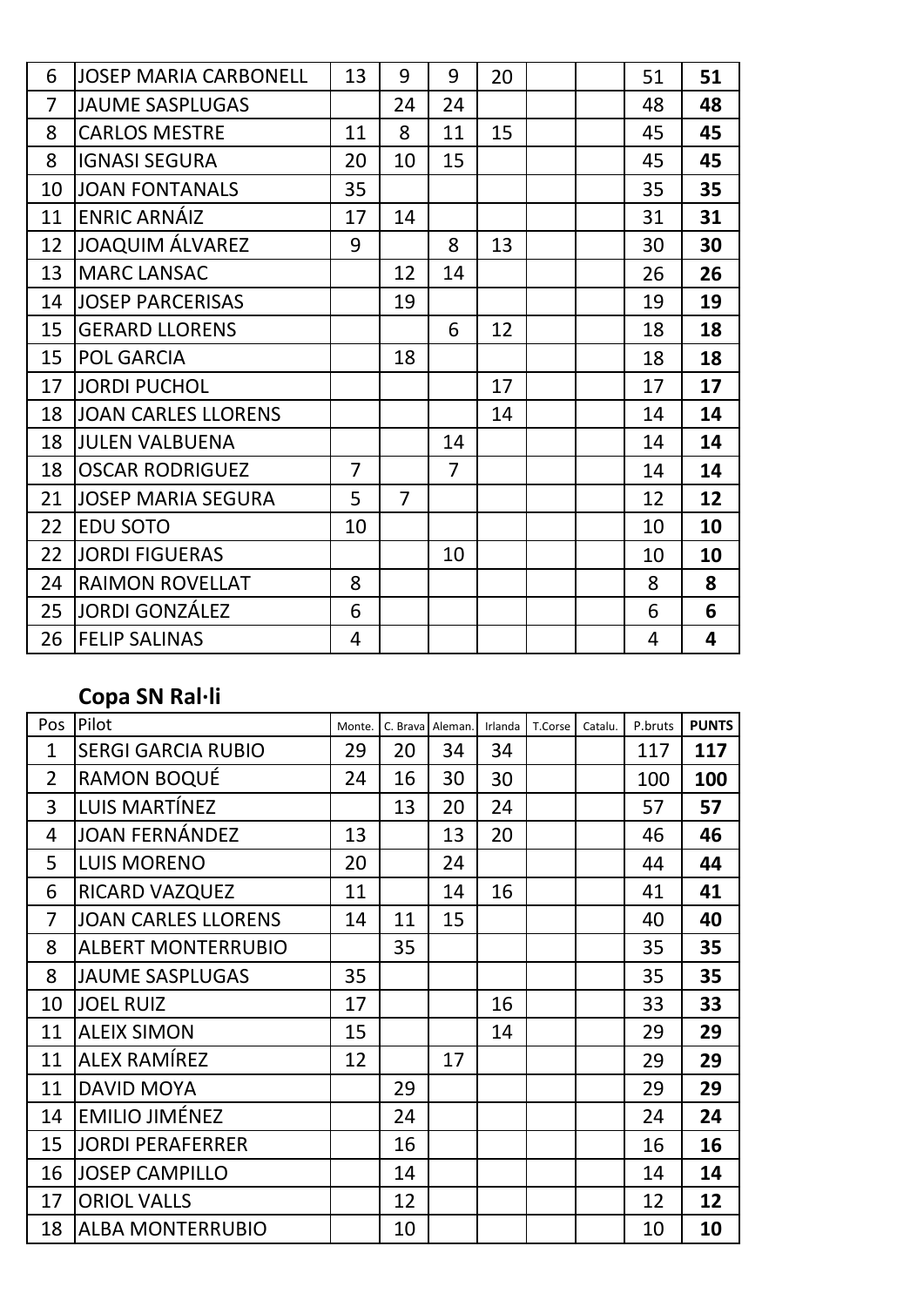#### **Copa Scaleauto**

| Pos            | Pilot                      | Monte. | C. Brava Aleman. |    | Irlanda | T.Corse | Catalu. | P.bruts | <b>PUNTS</b> |
|----------------|----------------------------|--------|------------------|----|---------|---------|---------|---------|--------------|
| $\mathbf{1}$   | <b>SERGI GARCIA RUBIO</b>  | 29     | 20               | 35 | 35      |         |         | 119     | 119          |
| $\overline{2}$ | JOAN FERNÁNDEZ             | 21     |                  | 20 | 29      |         |         | 70      | 70           |
| 3              | <b>JOAN CARLES LLORENS</b> | 23     | 13               | 29 |         |         |         | 65      | 65           |
| 3              | <b>RICARD VAZQUEZ</b>      | 17     |                  | 24 | 24      |         |         | 65      | 65           |
| 5              | <b>ALBERT MONTERRUBIO</b>  |        | 35               |    |         |         |         | 35      | 35           |
| 5              | <b>JAUME SASPLUGAS</b>     | 35     |                  |    |         |         |         | 35      | 35           |
| 7              | <b>DAVID MOYA</b>          |        | 29               |    |         |         |         | 29      | 29           |
| 8              | <b>EMILIO JIMÉNEZ</b>      |        | 24               |    |         |         |         | 24      | 24           |
| 9              | <b>JORDI PERAFERRER</b>    |        | 17               |    |         |         |         | 17      | 17           |
| 10             | <b>JOSEP CAMPILLO</b>      |        | 15               |    |         |         |         | 15      | 15           |
| 11             | <b>ORIOL VALLS</b>         |        | 14               |    |         |         |         | 14      | 14           |
| 12             | <b>ALBA MONTERRUBIO</b>    |        | 12               |    |         |         |         | 12      | 12           |

#### **Copa Dames**

| Pos |                          | Monte. |        | Brava Aleman. | Irlanda   T.Corse   Catalu. | P.bruts | <b>PUNTS</b> |
|-----|--------------------------|--------|--------|---------------|-----------------------------|---------|--------------|
|     | LBA MONTERRUBIO<br>. Δ Ι |        | $\sim$ |               |                             | ر ر     |              |

### **Trofeu Infantil**

| Pos | Pilot                    |    | Monte. C. Brava Aleman. |    | Irlanda T.Corse | Catalu. | P.bruts | <b>PUNTS</b> |
|-----|--------------------------|----|-------------------------|----|-----------------|---------|---------|--------------|
|     | <b>CARLOS VILLASANTE</b> | 29 |                         | 35 |                 |         | 85      | 85           |
|     | <b>IGERARD LLORENS</b>   | 35 | 25 <sub>1</sub>         |    |                 |         | 60      | 60           |
|     | <b>ORIOL VALLS</b>       |    | 35                      |    |                 |         | 35      | 35           |
|     | <b>JALBA MONTERRUBIO</b> |    |                         |    |                 |         |         |              |

# **Trofeu Power Stage**

| Pos            | Pilot                      | Monte. | C. Brava | Aleman. | Irlanda | T.Corse | Catalu. | <b>PUNTS</b> |
|----------------|----------------------------|--------|----------|---------|---------|---------|---------|--------------|
| 1              | <b>ALEX AYMERICH</b>       | 6      | 6        | 4,5     | 7,5     |         |         | 24           |
| $\overline{2}$ | <b>JOAN FONTANALS</b>      | 7,5    | 7,5      | 7,5     |         |         |         | 22,5         |
| 3              | RAUL DOMÍNGUEZ             | 6      | 6        | 1,2     | 6       |         |         | 19,2         |
| 4              | <b>ENRIC ROSICH</b>        | 5      | 4,8      | 3,6     | 4,8     |         |         | 18,2         |
| 5              | RAUL RAMÍREZ               | 4      |          | 6       | 6       |         |         | 16           |
| 6              | <b>JOSEP ANTON ÁLVAREZ</b> | 6      | 3        | 1,2     | 5       |         |         | 15,2         |
| 7              | <b>JULIA M. RAMON</b>      | 5      |          | 5       | 5       |         |         | 15           |
| 8              | ALBERTO JÓDAR              |        | 4,5      | 4,8     | 4,8     |         |         | 14,1         |
| 9              | <b>RAMON GARCIA RUBIO</b>  | 3      | 3,6      | 4,8     | 2,4     |         |         | 13,8         |
| 10             | <b>XAVI MACIAN</b>         | 4,8    | 4,8      |         | 4       |         |         | 13,6         |
| 11             | <b>RUBEN SANPEDRO</b>      | 4      |          | 4       | 3       |         |         | 11           |
| 12             | <b>RAMON SILVESTRE</b>     | 3,6    |          | 3,6     | 3,6     |         |         | 10,8         |
| 13             | <b>JORDI MIRANDA</b>       | 4,5    |          |         | 6       |         |         | 10,5         |
| 14             | <b>JOSEP NEBOT</b>         |        | 3        | 6       | 1,2     |         |         | 10,2         |
| 15             | <b>CARLES RIUS</b>         | 3,6    |          | 2,4     | 4       |         |         | 10           |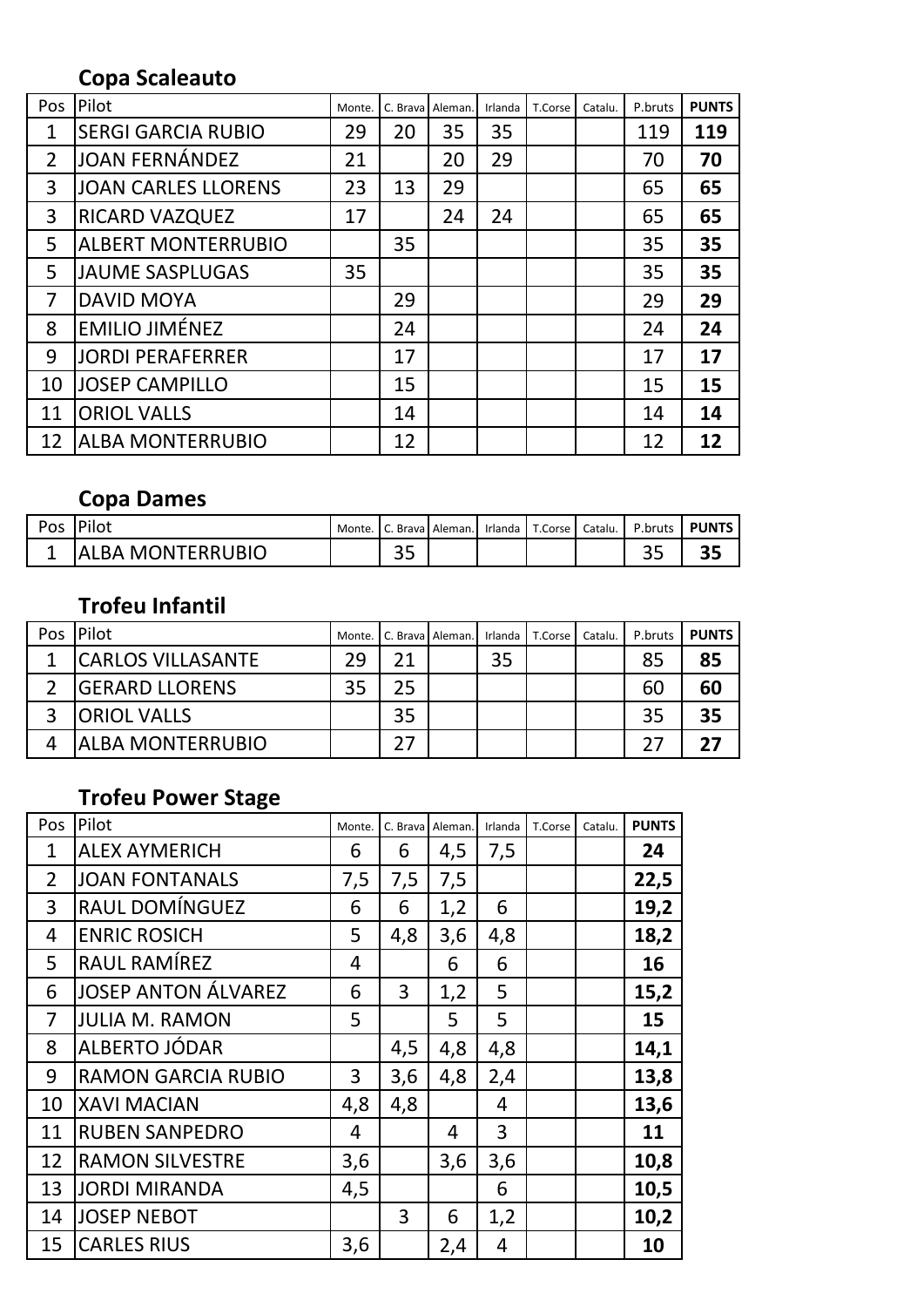| 16 | <b>DIEGO RUEDA</b>           |                |     | 6   | 3              |  | 9                       |
|----|------------------------------|----------------|-----|-----|----------------|--|-------------------------|
| 17 | <b>HÉCTOR NAVARRO</b>        | 2,4            | 1,5 | 4,8 |                |  | 8,7                     |
| 18 | <b>EDUARD OLIVERAS</b>       |                | 6   | 2,4 |                |  | 8,4                     |
| 19 | <b>GUILLEM ROMERO</b>        |                | 7,5 |     |                |  | 7,5                     |
| 19 | <b>MANEL ARROYO</b>          |                | 7,5 |     |                |  | 7,5                     |
| 21 | <b>GUILLEM MARTÍNEZ</b>      |                |     | 3   | 3              |  | 6                       |
| 21 | JOAN RAMON MARTÍNEZ          |                | 6   |     |                |  | 6                       |
| 21 | <b>MIKA SANTANDER</b>        |                |     | 6   |                |  | 6                       |
| 21 | <b>ORIOL CAPDEVILA</b>       |                | 6   |     |                |  | 6                       |
| 21 | <b>ÒSCAR MAURÁN</b>          |                | 2,4 |     | 3,6            |  | 6                       |
| 21 | <b>TONI MORENO</b>           | 3              |     | 3   |                |  | 6                       |
| 27 | ALBERTO LÓPEZ                | $\overline{2}$ |     | 2,4 | 1,2            |  | $5,6$                   |
| 28 | <b>ALFONS COLL</b>           | 2,4            |     |     | 2,4            |  | 4,8                     |
| 28 | <b>JAUME AYMERICH</b>        | 4,8            |     |     |                |  | 4,8                     |
| 28 | <b>XAVI MAYORAL</b>          | 1,2            |     | 3,6 |                |  | 4,8                     |
| 31 | <b>CARLES GIL</b>            |                | 4,5 |     |                |  | 4,5                     |
| 31 | <b>DANI FRANCO</b>           |                | 4,5 |     |                |  | 4,5                     |
| 31 | <b>SERGI DE JUAN</b>         |                |     |     | 4,5            |  | 4,5                     |
| 34 | RÒMUL PUIG                   |                | 3,6 |     |                |  | 3,6                     |
| 35 | <b>ENRIC ARNÁIZ</b>          | 1,5            |     | 1,5 |                |  | $\overline{\mathbf{3}}$ |
| 35 | <b>IGNASI SEGURA</b>         | 3              |     |     |                |  | $\overline{\mathbf{3}}$ |
| 35 | <b>JOAN CIRCUNS</b>          |                | 3   |     |                |  | $\overline{\mathbf{3}}$ |
| 38 | <b>ALEX PORQUERAS</b>        |                | 2,4 |     |                |  | 2,4                     |
| 39 | <b>CARLOS RAMON URBAN</b>    | $\mathbf{1}$   |     | 1,2 |                |  | <u>2,2</u>              |
| 40 | <b>GONZALO PIERA</b>         |                |     |     | $\overline{2}$ |  | $\overline{2}$          |
| 40 | <b>MANUEL VILLAMAYOR</b>     |                |     |     | $\overline{2}$ |  | $2^{\circ}$             |
| 42 | <b>JAUME SASPLUGAS</b>       |                | 1,5 |     |                |  | 1,5                     |
| 42 | <b>JOAN CLARET</b>           |                | 1,5 |     |                |  | 1,5                     |
| 42 | <b>JOSEP MARIA CARBONELL</b> |                |     |     | 1,5            |  | 1,5                     |
| 45 | <b>JORDI BLANCO</b>          | 1,2            |     |     |                |  | 1,2                     |
| 45 | RAFA RAMÍREZ                 |                | 1,2 |     |                |  | 1,2                     |
| 45 | XAVI DÍAZ                    |                | 1,2 |     |                |  | 1,2                     |
| 48 | <b>JOSÉ LUÍS PIERA</b>       |                |     |     | 1              |  | $\mathbf{1}$            |

De 1 a 5 pilots coeficient 1 De 6 a 10 pilots coeficient 1,2 Més de 10 pilots coeficient 1,5

### **Trofeu Escuderies**

| <b>Pos</b> | <b>IEscuderia</b>       | Monte. |     | C. Brava Aleman. | Irlanda l | T.Corse | Catalu. | <b>PUNTS</b> |
|------------|-------------------------|--------|-----|------------------|-----------|---------|---------|--------------|
|            | 10 KM I3D DREAM         | 128    | 59  | $111 -$          | 116       |         |         | 414          |
|            | <b>IFIMOSIS</b>         | 90     | 98  | 117              | 85        |         |         | 390          |
| 3          | <b>ICERDANYOLA SLOT</b> | 64     | 147 | 102              |           |         |         | 384          |
|            | <b>DPPF</b>             | 59     |     |                  | 85        |         |         | 286          |